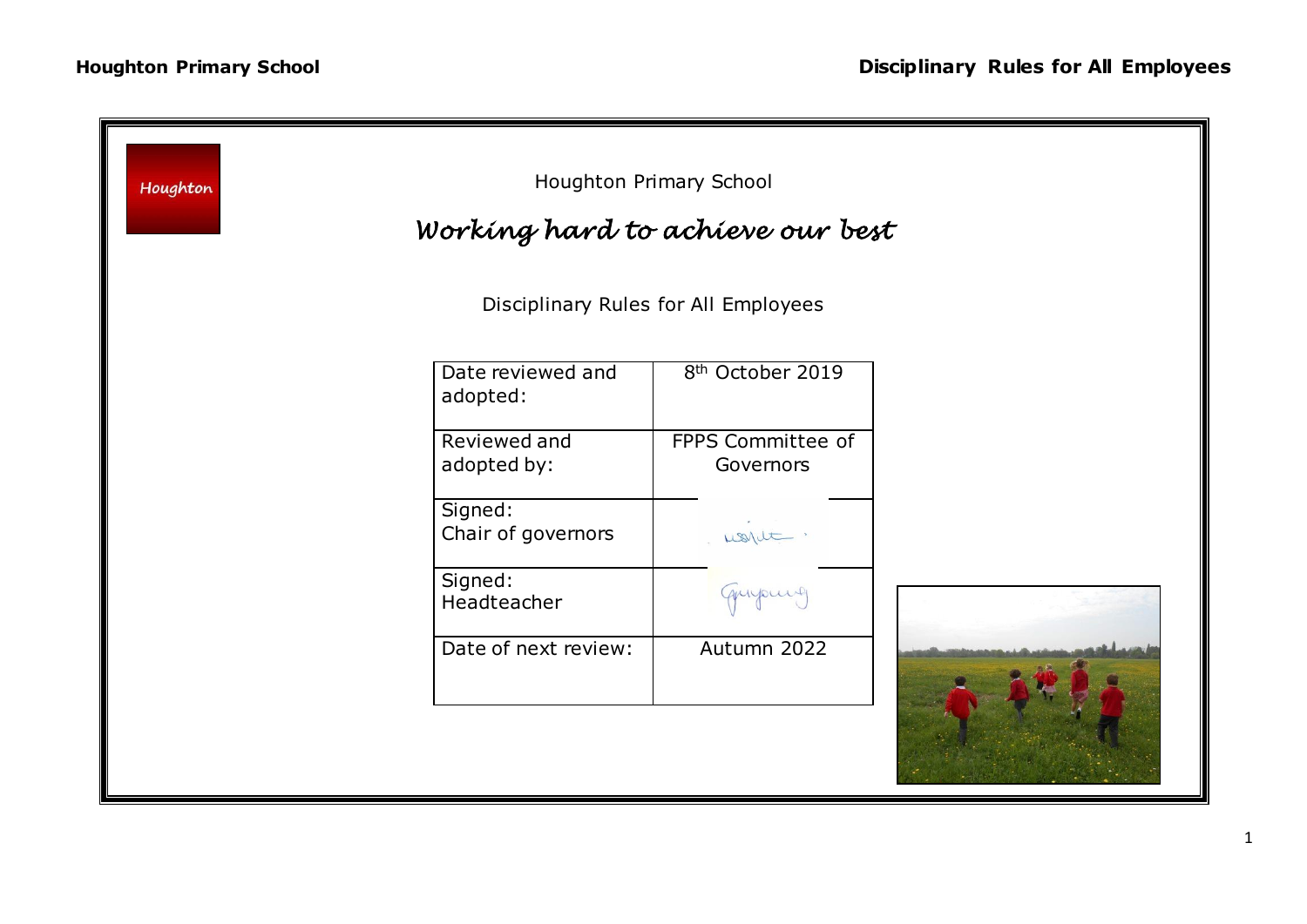## 1. Purpose

The disciplinary rules should be read in conjunction with our disciplinary procedure. The disciplinary rules are intended to give examples of the type of conduct that is considered to be misconduct or gross misconduct, and which could lead to action under our disciplinary procedure.

## 2. Gross Misconduct

Gross misconduct is a serious breach of contract and includes misconduct which, in our opinion, is likely to prejudice our organisation or reputation or irreparably damage the working relationship and trust betw een us. If you are suspected of committing an act of gross misconduct, you may be suspended with full pay pending investigation. Gross misconduct will be dealt with under our disciplinary procedure and will normally lead to dismissal without notice or pay in lieu of notice (summary dismissal). The following are examples of matters that are normally regarded as gross misconduct. This list is intended as a guide and is not exhaustive:

- 2.1. Behaviour that has or may have harmed a child (anyone under the age of 18) or, behaviour towards a child or children that indicates you would pose a risk of harm to children, for example:
	- Sexual behaviour towards or relations with a pupil
	- Physically harming a pupil
	- Criminal offences related to or against a child
- 2.2. Criminal activities or offences, whether committed at work or not, that may affect our reputation or otherwise affects your suitability and/or ability to continue in employment.
- 2.3. Sexual misconduct, whether at work or not and, whether criminal or not.
- 2.4. Acts of physical or threatened violence, vandalism, bullying or, behaviour which provokes violence.
- 2.5. Possession, use, supply or attempted supply of illegal drugs or any other inappropriate substances, whether illegal or not.
- 2.6. Being under the influence of alcohol or other substances that make you unfit to perform your duties during working time, or illegal use of drugs at any time.
- 2.7. Deliberately accessing internet sites containing pornographic, offensive or obscene material on our equipment or during working time.
- 2.8. Communicating offensive, obscene or unauthorised sexually explicit material whether verbally, written, in electronic communication, or by social media.
- 2.9. Serious negligence, serious neglect of duties or, a serious or deliberate breach of your conditions of employment, operating procedures, public examination rules, DfE statutory requirements, statutory rules affecting your work or, Health and Safety rules, for example:
	- Failure to comply with the Prevent Duty
	- Failure to report safeguarding concerns
	- Failure to exercise proper control or supervision of pupils
	- Disclosure of restricted public examination material or content
	- Falsifying sickness absence
	- Taking leave when permission denied
	- Ignoring handling instructions/responsibilities/safety regulations to include those in relation to chemicals, machinery, equipment or food
- 2.10. A serious breach of our Code of Conduct.
- 2.11. A serious act of insubordination.

## **Houghton Primary School Disciplinary Rules for All Employees**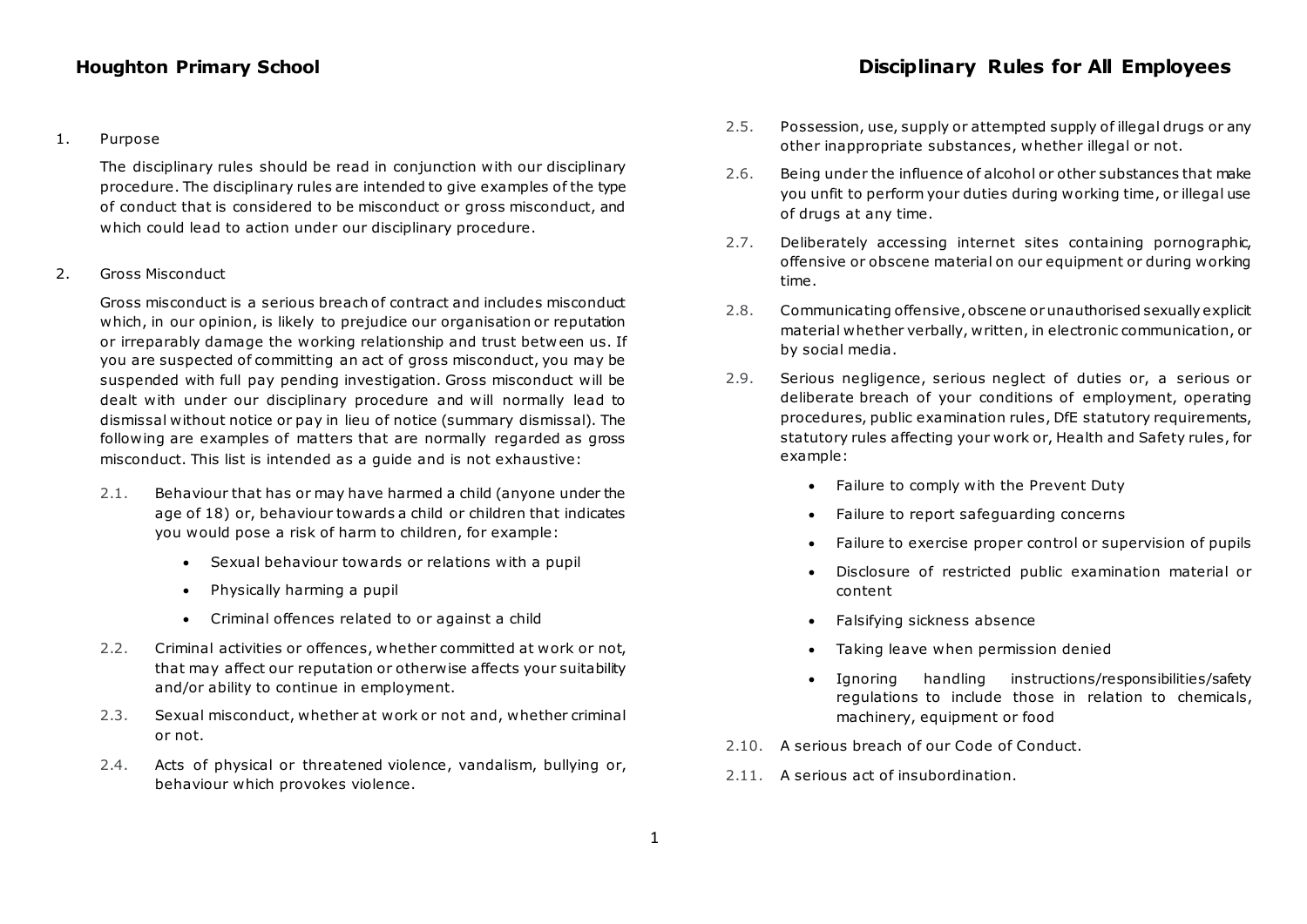- 2.12. Dishonesty associated with place of work or job being undertaken, for example:
	- Theft or unauthorised removal or misuse of property.
	- Fraud, forgery or other dishonesty, including fabrication of expense claims, time sheets, qualifications, application forms, public examination forms and any other forms or records in use, falsification of any information given on your application form for a post, entitlement to work (including immigration status) in order to gain employment or other benefits or falsification of registration of pupils.
	- Demanding or accepting monies or other considerations as a bribe for the use of our property or provision of our service.
	- Failure to disclose criminal convictions, cautions, bindover orders reprimands or warnings (except those which are 'protected' under the Rehabilitation of Offenders Act 1974 (Exceptions) Order 1975 (as amended from time to time) or, failure to disclose during the course of your employment an arrest or summons for an offence, a conviction, a bindover order, a reprimand or a warning given by a police force.
	- Undertaking unauthorised paid or unpaid employment during working hours, including during periods of sickness absence.
- 2.13. Unauthorised use or disclosure of confidential information (or information which is of a confidential nature) or failure to ensure that such information in your possession is kept secure.
- 2.14. Making statements that are or could be damaging, slanderous or libellous whether verbally, written, in electronic communication or by social media, which could be harmful to a pupil, an employee or other worker, a governor, a member of the public, or our reputation.
- 2.15. Unlaw ful harassment or victimisation of, or unlaw ful discrimination against, a pupil, an employee or other worker, a governor, or a member of the public.
- 2.16. Victimising a person who has raised concerns, made a complaint, given evidence or information under our policies, e.g. grievance procedure, disciplinary procedure or otherwise.
- 2.17. Making a disclosure of false or misleading information under our whistleblowing policy maliciously, for personal gain, or otherwise in bad faith against a person or, making untrue allegations in bad faith against a person.
- 2.18. Bringing the organisation into serious disrepute.
- 3. Misconduct

The following are examples of matters that will normally be regarded as misconduct and will be dealt with under our disciplinary procedure. This list is intended as a guide and is not exhaustive.

- 3.1. Absenteeism and lateness, for example:
	- Unauthorised absence or leaving your job during working hours without permission or sufficient cause for absence
	- Frequent failure to attend work punctually
	- Failure to comply with our sickness absence reporting procedure
- 3.2. Neglect of duty, for example:
	- Failure to adopt safe working practices/use protective equipment where required by law or management
	- Damage to, or unauthorised use of our property or contractors property
	- Insubordination
- 3.3. Obscene language or other offensive behaviour.

# **Houghton Primary School Disciplinary Rules for All Employees**